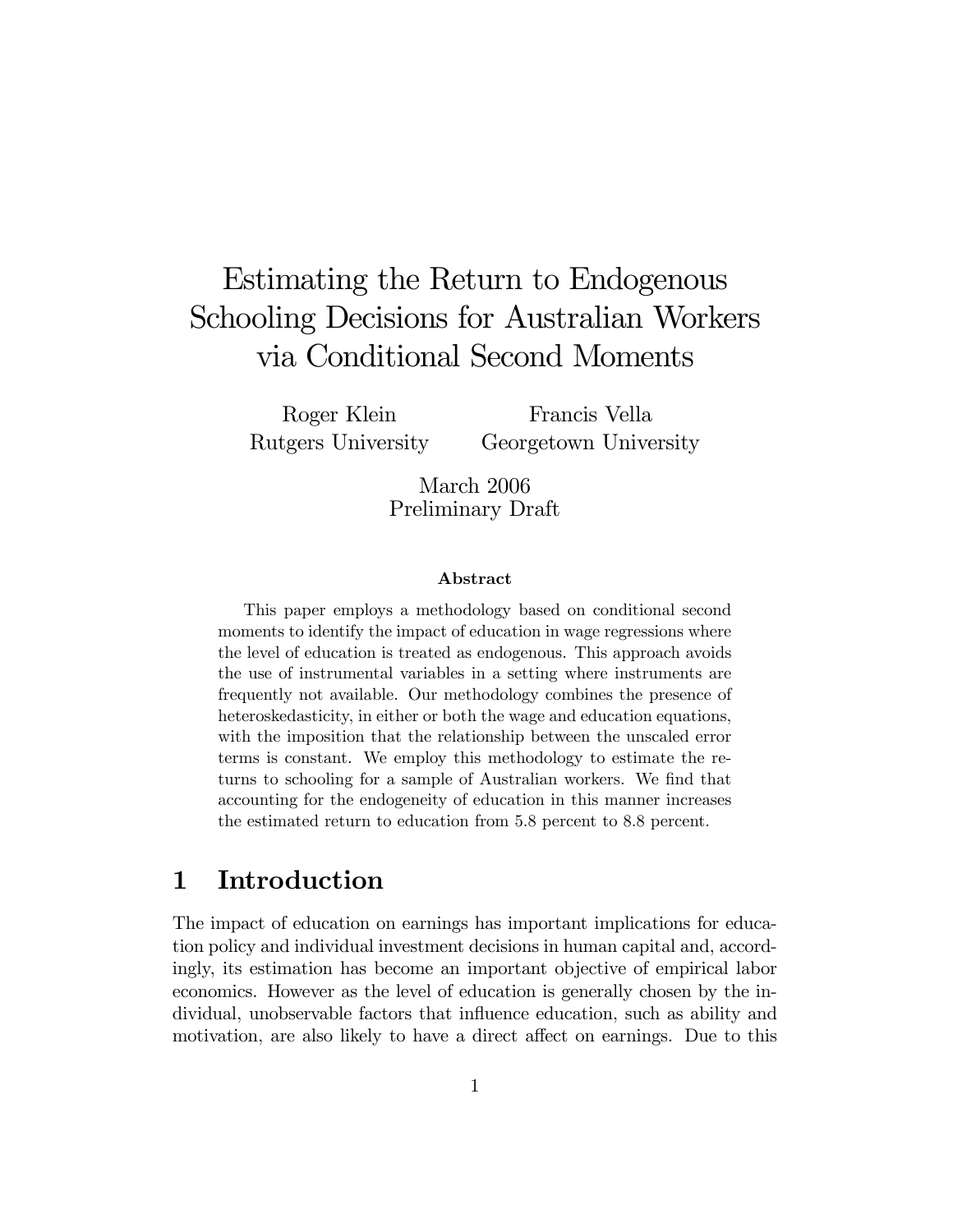potential simultaneity, accounting for the endogeneity of schooling is an integral part of estimating how earnings respond to educational investments (for a discussion see Card 2001).

Recent innovations in this literature have primarily focussed on the use of instrumental variables (IV) and involve the creative use of data to construct instruments or specific data transformations to eliminate unobserved heterogeneity in data comprising repeated observations on the same unit. An example of the latter is the use of deviations from unit specific means as instruments for education. When using panel data the definition of the unit is an individual (for example, Griliches 1978), while others have employed the family or twins as the unit of focus (see, for example, Ashenfelter and Krueger 1994). An example of the former is when IV is employed via the use of a defined policy "shock" (see, for example, Angrist and Krueger 1991). Both of these IV procedures are based on orthogonality conditions involving the sample first moments of wages and education or the sample moments of differences in wages and education. For example, when one uses multiple observations on the same unit, identification of the education effect is obtained by assuming that appropriately differenced data will produce an observation with a wage equation error which is orthogonal to the differenced education level. The policy shock, on the other hand, imposes orthogonality between the "instrument" or policy shock and the wage equation error. That is, the policy shock affects the education decision but does not directly affect wages. These various moment conditions often produce different estimates as they are frequently identifying the education effect from different parts of the underlying population (see Imbens and Angrist 1994).

While estimates based on the conditional first moments possess desirable statistical features when the moment conditions are both "valid" and informative, there is increasing concern that inference based on such estimation is not reliable when the moments are "weak" (see, for example, Staiger and Stock 1999). This paper adopts a different approach and focuses on conditional second moments. That is, we impose that the conditional correlation coefficient, CCC, between the unobservables factors influencing the individual's wage and education is constant after conditioning out the exogenous variables. That is, the relationship between the unscaled error terms across equations is invariant to the observable characteristics.

While this assumption is attractive for its economic content it is insufficient on its own to identify the education effect. However, when it is combined with the presence of heteroscedasticity in the wage and/or education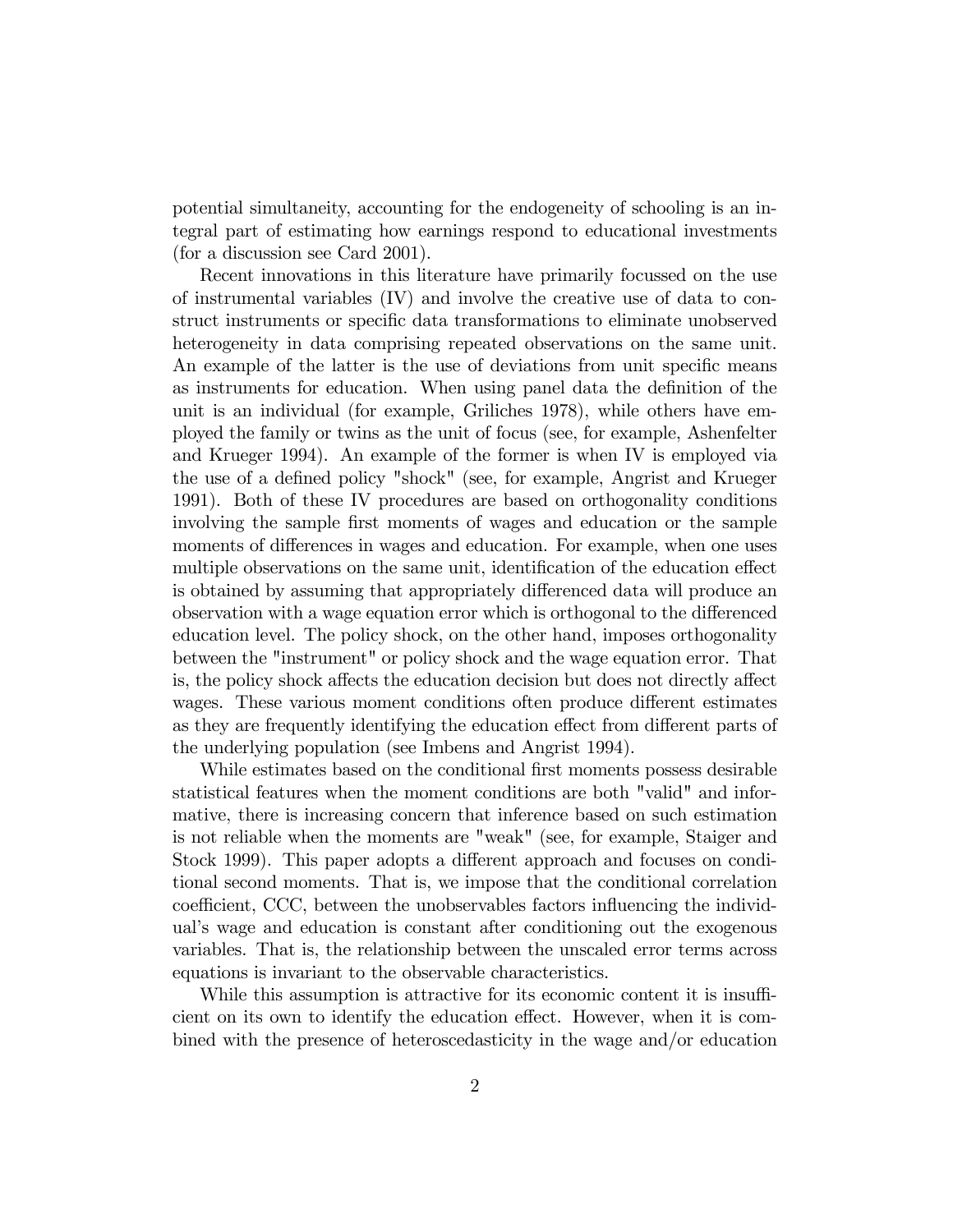equations the education effect is identified. We employ such an approach to estimate the returns to schooling for a sample of Australian workers. Previous research on the returns to schooling in Australia has indicated that the individual's background features often affect earnings and thus it is difficult to Önd appropriate exclusion restrictions to act as instruments. Also, unlike other countries, there have not been any relevant policy shocks which might be exploited to generate variation in educational attainment and there exist limited data sets which allow one to control for unit specific endogeneity. Moreover, the Australian tertiary educational system is currently engaged in an ongoing discussion about how much of the financial burden of higher education should be borne by the student. Clearly understanding the return to education is crucial to this debate. Also, while we focus on the Australian evidence the identification approach we outline is appropriate to other settings and other economic problems. The next section describes the estimation procedure while section 3 describes the data and estimation results. Section 4 provides some concluding comments.

#### 2 Model and Identification Strategy

To motivate the CCC assumption and to illustrate the identifying power of heteroscedasticity consider the following model:

$$
w_i = X_i \beta + \gamma E_i + u_i, \quad i = 1..N \tag{1}
$$

$$
E_i = X_i \delta + v_i \tag{2}
$$

$$
u_i = S_u(X_i)u_i^* \tag{3}
$$

$$
v_i = S_v(X_i)v_i^* \tag{4}
$$

where  $w$  and  $E$  denote the level of wage and education respectively;  $X$  is vector of exogenous variables;  $\beta$ ,  $\gamma$  and  $\delta$  are unknown parameters; u and v are heteroskedastic zero mean error terms generated through equations (3) and (4) where  $u^*$  and  $v^*$  are homoscedastic (unscaled) disturbances with a non zero correlation and the  $S's$  denote unknown functions.

The endogeneity of  $E$  in (1) operates through a non-zero correlation between u and v. To purge this common component from  $(1)$  one can employ the "control function" approach to IV by including  $v$  in (1). The wage equation error for individual i, following the inclusion of  $v$  in  $(1)$ , becomes:

$$
\varepsilon_i = u_i - \frac{cov(u, v)}{var(v)}v_i
$$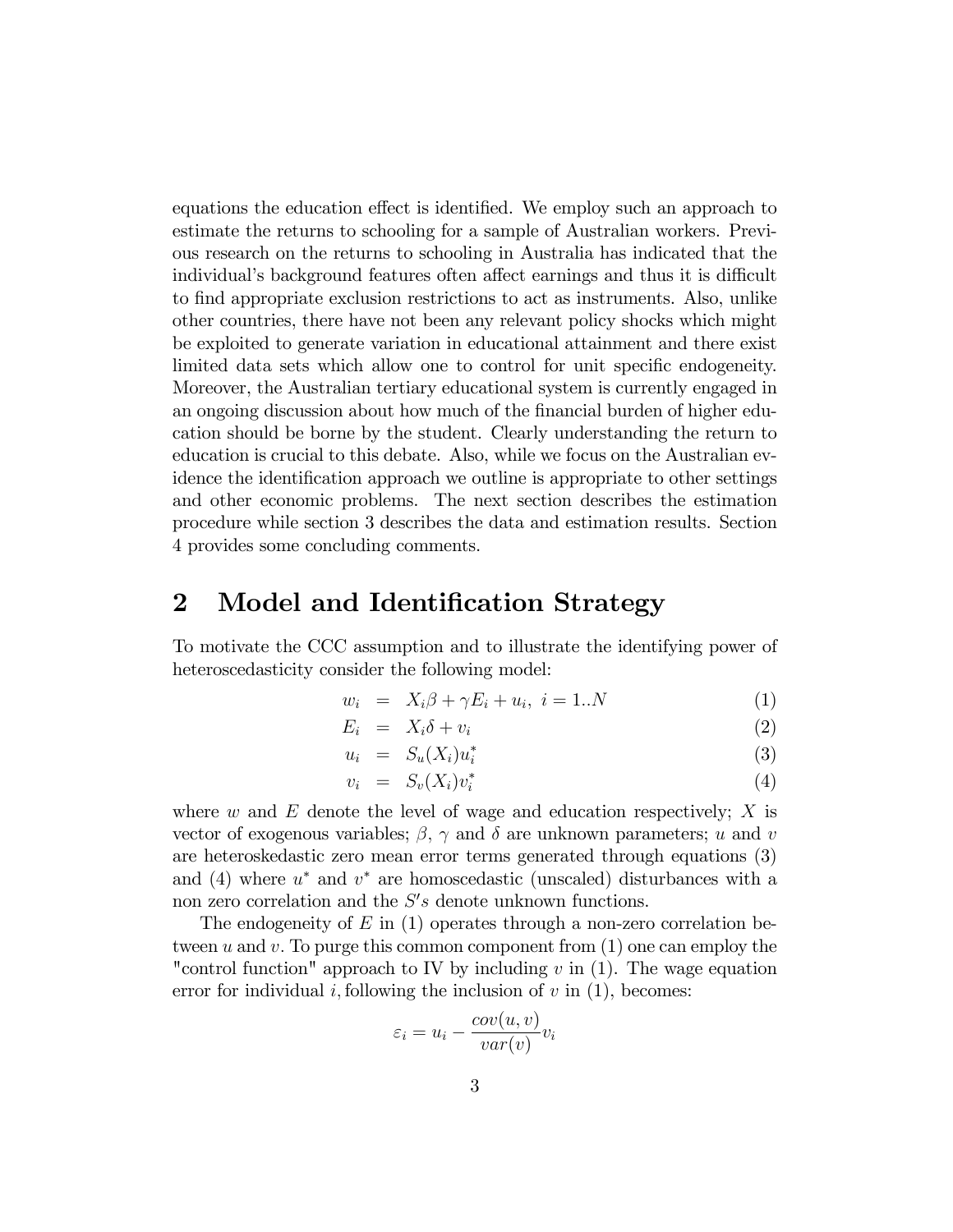which is uncorrelated with education by construction. Note that

$$
\frac{cov(u_i, v_i)}{var(v_i)} = \frac{cov(u_i, v_i)}{\sigma_u \sigma_v} \frac{\sigma_u}{\sigma_v} = \rho_{uv} \frac{\sigma_u}{\sigma_v}
$$

which indicates that the return to the unobserved component in the wage equation depends on the correlation,  $\rho_{uv}$ , between u and v weighted by the ratio of the standard deviations of the errors. As the weighting factor does not vary across  $i$ , IV requires an exclusion restriction as the mapping from  $v_i$  and  $u_i$  is linear. Thus even though the correlation coefficient is constant the model requires an exclusion to identify  $\gamma$ . However, consider where the distribution of  $u_i$  and  $v_i$  depend on  $X_i$ . The new wage equation error term, conditional on  $X_i$ , is:

$$
\varepsilon_{i} = u_{i} - \frac{cov(u_{i}, v_{i}|X_{i})}{var(v_{i}|X_{i})}v_{i}
$$
\n
$$
= u_{i} - \frac{cov(S_{ui}(X_{i})u_{i}^{*}, S_{vi}(X_{i})v_{i}^{*})|X_{i})}{var(S_{vi}(X_{i})v_{i}^{*}|X_{i})}
$$
\n
$$
= u_{i} - \left[\frac{cov(u_{i}^{*}, v_{i}^{*})}{var(v_{i}^{*})}\right] \left[\frac{S_{ui}(X_{i})S_{vi}(X_{i})}{S_{vi}^{2}(X_{i})}\right]v_{i}
$$
\n
$$
= u_{i} - \rho_{uv}^{*} \frac{S_{ui}(X_{i})}{S_{vi}(X_{i})}v_{i}
$$

since  $\rho^{*}_{uv} = \frac{cov(u^{*}_{i}v^{*}_{i}|X_{i})}{var(v^{*}_{i}|X_{i})} = \frac{cov(u^{*}_{i}v^{*}_{i})}{var(v^{*}_{i})}$  $\frac{\partial v(u_i^* v_i^*)}{\partial v(x_i^*)}$  under the CCC assumption<sup>1</sup>. This has the feature that the mapping from  $u_i$  to  $v_i$ , captured by the term  $\rho_{uv}^* \frac{S_{ui}(X_i)}{S_{vi}(X_i)}$  $\frac{S_{ui}(X_i)}{S_{vi}(X_i)}$ , is a function of  $X_i$  and this non-linearity in the mapping identifies the model even in the absence of an exclusion restriction.

The above shows that when the conditional variances are known it is straightforward to construct the appropriate control function. Strong assumptions regarding the conditional variances are similar to exclusion restrictions in that they impose information in estimation. Thus, ideally the CCC assumption would be employed while as little as possible is imposed on the variances. We do so by employing the procedure proposed by Klein and

<sup>&</sup>lt;sup>1</sup>As we have separated the variances of the errors into a part that is constant and one that depends on X it is natural to assume that  $\sigma_{v^*}$  and  $\sigma_{u^*}$  are both equal to 1 which means  $\rho^*_{uv} = \frac{cov(u^*_iv^*_i)}{var(v^*_i)}$  $\frac{\partial v(u_i^*v_i^*)}{\partial u(v_i^*)} = \frac{\partial v(v_i^*v_i^*)}{\partial v_*\sigma_{u^*}}$  which is the reason we refer to the coefficient as a correlation coefficient.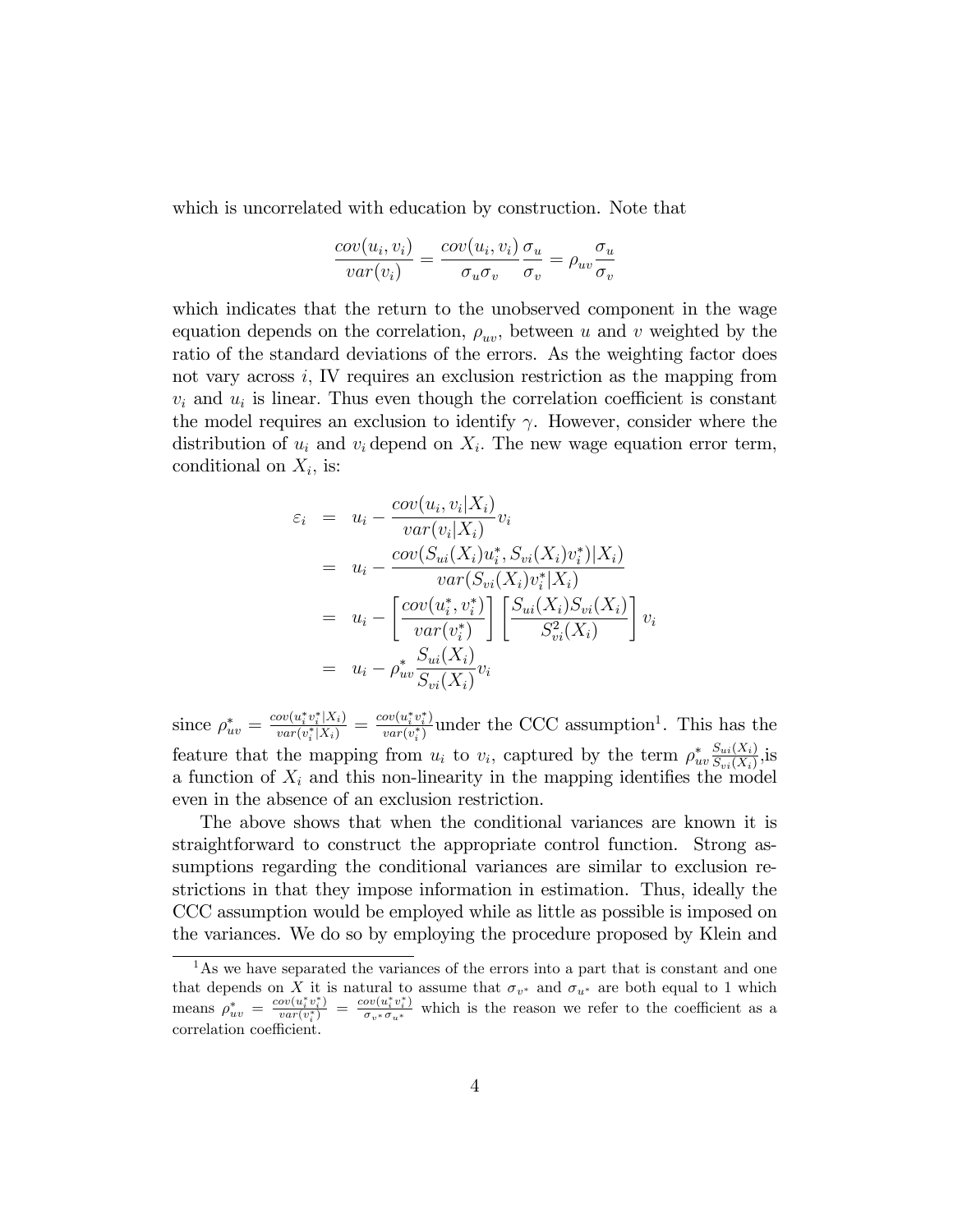Vella (2005). First, to facilitate estimation, we impose the following index restrictions on the variances:<sup>2</sup>

$$
Var(u_i|X_i) = S_{ui}^2 = S_u^2(X_i) = S_u^2(X_i \theta_u)
$$
\n(5)

$$
Var(v_i|X_i) = S_{vi}^2 = S_v^2(X_i) = S_v^2(X_i \theta_v)
$$
\n(6)

where the  $\theta's$  are unknown parameters and the same  $X's$  appear in each of the conditional variances as well as the conditional means. We treat the  $S's$ as unknown functions. Defining  $\hat{v}_i = E_i - X_i \delta$ , the equation to be estimated is:

$$
w_i = X_i \beta + \gamma E_i + A(X_i)\widehat{v}_i + \varepsilon_i
$$

where  $A(X_i) = \rho_{uv}^*[S_{ui}/S_{vi}]$  and the matrix  $M \equiv [X : E : (S_{ui}/S_{vi})\hat{v}]$  is of full rank providing the ratio  $(S_{ui}/S_{vi})$  is not constant. The interaction between the  $X_i$ 's and  $\widehat{v}_i$  identifies the model noting that the interaction must take the form  $S_{ui}/S_{vi}$ .

To illustrate our identifying assumptions consider their implication for our empirical investigation. By definition,  $v$  captures the level of education the individual attains in excess of what is predicted by his/her characteristics. If  $v^*$  captures unobserved ability, the  $v$  reflects the level of additional education which is observed after it is scaled up by  $S_{vi}$ . This scaling up reflects that individuals with certain  $X's$  receive more for their  $v^*$ . For example, certain types of schools, or individual characteristics, may magnify the impact of unobserved ability on schooling attainment. Thus the contribution to the schooling equation for each individual is no longer  $v_i^*$  but  $S_{vi}v_i^*$ . Assume a similar process occurs in the wage equation. That is, individuals with a specified level of unobserved ability receive a different return on the unobservables depending on their characteristics and/or the characteristics of the job. For example, it is generally accepted that union membership decreases wage variance within the union sector. Thus while the individual's endowment is  $u_i^*$  the contribution to the wage is  $S_{ui}u_i^*$ .

The CCC assumption imposes a constant relationship between  $v_i^*$  and  $u_i^*$ . Thus a specified level of unobserved ability  $v^*$  merits a return which is the product of a price  $\rho_{uv}^*$  which is common to all individuals, independent of their  $X's$ , and the ratio of scaling factors  $S_{ui}/S_{vi}$  which varies across

<sup>&</sup>lt;sup>2</sup>Klein and Vella (2005) provide proofs of identification of the coefficient of the endogenous regressor for the cases where the index restriction is imposed and also when it is not.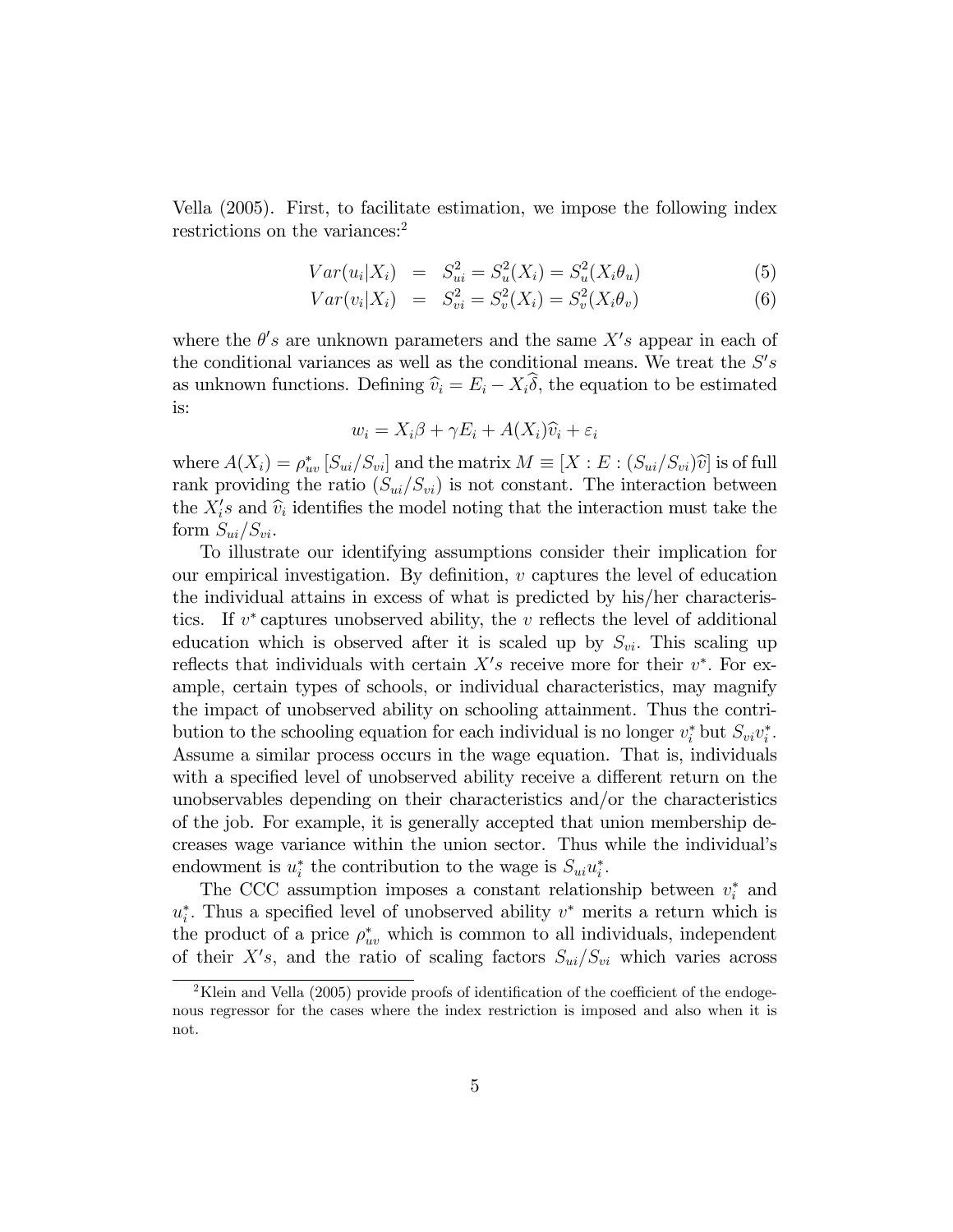individuals on the basis of their  $X's$ . In the absence of heteroskedasticity the return to v is constant and given by  $\rho_{uv}^* \frac{\overline{\sigma}_u}{\overline{\sigma}_v}$  $\frac{\overline{\sigma}_u}{\overline{\sigma}_v}$  where  $\overline{\sigma}_u = \sqrt{\frac{1}{N}}$  $\frac{1}{N} \sum_{i=1}^{N} \hat{u}_i^2$  and  $\overline{\sigma}_v = \sqrt{\frac{1}{N}}$  $\frac{1}{N}\sum_{i=1}^{N}\hat{v}_{i}^{2}$ . However when both the schooling and wage equations have heteroskedastic errors the value to be augmented to the wage equation is  $\rho_{uv}^*$  [ $S_{ui}/S_{vi}$ ]  $v_i^*$  highlighting that the  $\rho_{uv}^*$  which captures the underlying value of the unobservables, conditional on  $X$ , has remained constant across individuals although the return will vary by  $X_i$ .

The CCC assumption thus appears very reasonable and could arise in the context of many models of educational attainment. For example, models of human capital accumulation would reasonably require that the underlying level of skill was constantly rewarded while the observed value could depend on the schooling and work environments. Alternatively, models based on the screening hypothesis clearly impose the same type of mechanism. That is, for certain values of  $S_{vi}$  the individuals are ranked by their endowment of  $v_i^*$ .

The model to be estimated is captured in equations  $(1),(2)$ ,  $(5)$  and  $(6)$ and our estimation strategy is the following. We first estimate the reduced form by OLS to obtain the residuals  $\hat{v}$ . We then estimate  $\theta_v$  through a variant of the semi-parametric least squares procedure discussed by Ichimura (1993) by regressing  $\hat{v}_i^2$  on a index representation of  $X_i$ <sup>3</sup>. We then estimate  $S_{vi}$  as  $\sqrt{\widehat{E}[\widehat{v}_i^2|X_i\widehat{\theta}_v]}$  where  $\widehat{E}$  is a non parametric expectation estimated by appropriately chosen kernel methods. With  $\widehat{v}_i$  and  $\widehat{S}_{vi}$  we can construct the following control function equation:

$$
w_i = X_i \beta + \gamma * E_i + \rho_{uv}^* S_{ui} \frac{\widehat{v}_i}{\widehat{S}_{vi}} + \varepsilon_i
$$
\n<sup>(7)</sup>

where  $\varepsilon$  is a zero mean error term uncorrelated with the regressors and noting that it is necessary to estimate  $S_{ui}$ . Noting that  $S_{ui} = S_u(X_i \theta_u) =$  $\sqrt{ }$  $(w_i - X_i \beta + \gamma * E_i)^2$ , we proceed by estimating  $\beta$ ,  $\gamma$  and  $\rho_{uv}^*$  at the same time as we estimate  $\theta_u$  and  $S_{ui}$  non-parametrically in the same manner as  $\widehat{\theta}_v$  and  $\widehat{S}_{vi}$ . Klein and Vella (2005) show that the resulting estimates of  $\beta$ ,  $\gamma$ and  $\rho_{uv}^*$  are  $\sqrt{N}$  consistent and asymptotically normal.<sup>4</sup> It is also possible to

 $3$ The procedure differs from the case considered in Ichimura (1993) since the dependent variable is the residual (squared) from an earlier regression.

<sup>&</sup>lt;sup>4</sup>In estimating the model it is necessary to impose the both constant conditional correlation coefficient and index assumptions. The manner in which this is done is described in Klein and Vella (2005).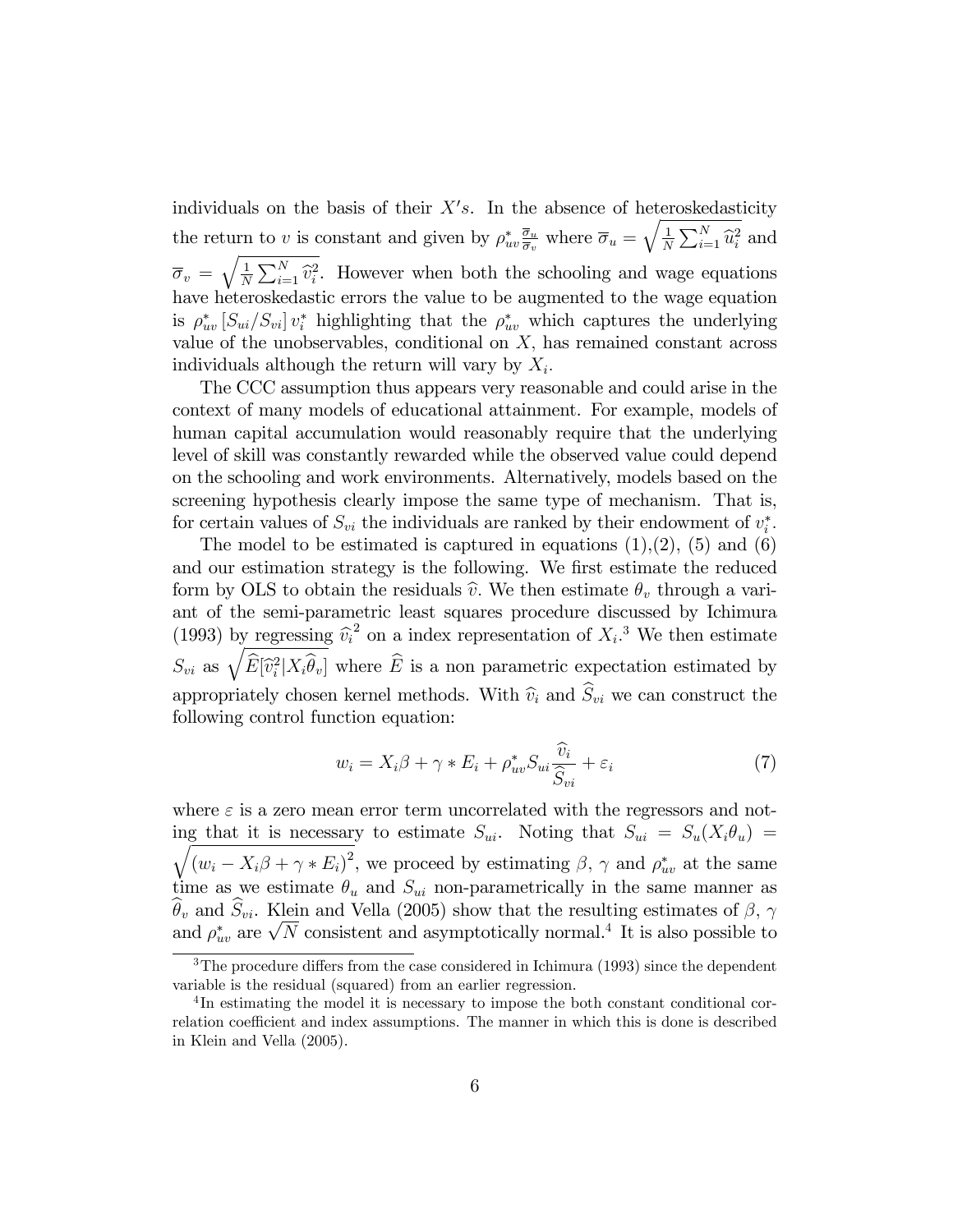estimate a "GLS" counterpart of this model by dividing the above equation by our estimate of  $S_{ui}$ . The simulation evidence in Klein and Vella (2005) indicated that this form of the estimator worked best in finite samples and this we report below the estimates from:

$$
\frac{w_i}{\widehat{S}_{ui}} = \beta \frac{X_i}{\widehat{S}_{ui}} + \gamma * \frac{E_i}{\widehat{S}_{ui}} + \rho_{uv}^* \frac{\widehat{v}_i}{\widehat{S}_{vi}} + \frac{\varepsilon_i}{\widehat{S}_{ui}}.
$$
\n(8)

The general approach is related to other estimators used in this context. The rank order estimator of Vella and Verbeek (1997), applied to the returns to education in Rummery et al (1999), is a special case of this estimator. The Vella and Verbeek (1997) estimator requires that rank order of the individual's residual, in a given subset of the data, is relevant rather than the value of the residual itself. They then construct an instrumental variables procedures based on this premise. This is a special case of the approach employed here in that while Vella/Verbeek assume that  $S_{ui}$  and  $S_{vi}$  are uncorrelated this is not imposed here. Another related paper is Hogan and Rigobon (2004) who form an alternative structure for  $A(X)$  in that they focus on conditional covariances. That is, they assume that some variable is related to the variances of the education equation error but does not directly determine wages. They also do not estimate the model in the control function manner but follow the procedure outlined in Rigobon (1999). A closely related procedure to Rigobon (1999) is proposed by Lewbel (2004) although the issue of the returns to schooling is not addressed there.

#### 3 Data and Model Specification

To estimate the impact of schooling on earnings for we employ the 2001 wave of "The Household, Income and Labour Dynamics in Australia (HILDA) Survey". These data contain labor market and background information on a sample of Australians and we examine the determinants of wages for a sample of 5371 working individuals. We focus on the wage determination process conditional on working and do not address the endogeneity of the working decision.

Estimating the impact of education in the Australian context is an interesting problem. Vella and Gregory (1996) discuss how the Australian Federal Government actively encouraged the increased participation in the educational process on the basis that the returns to education merited the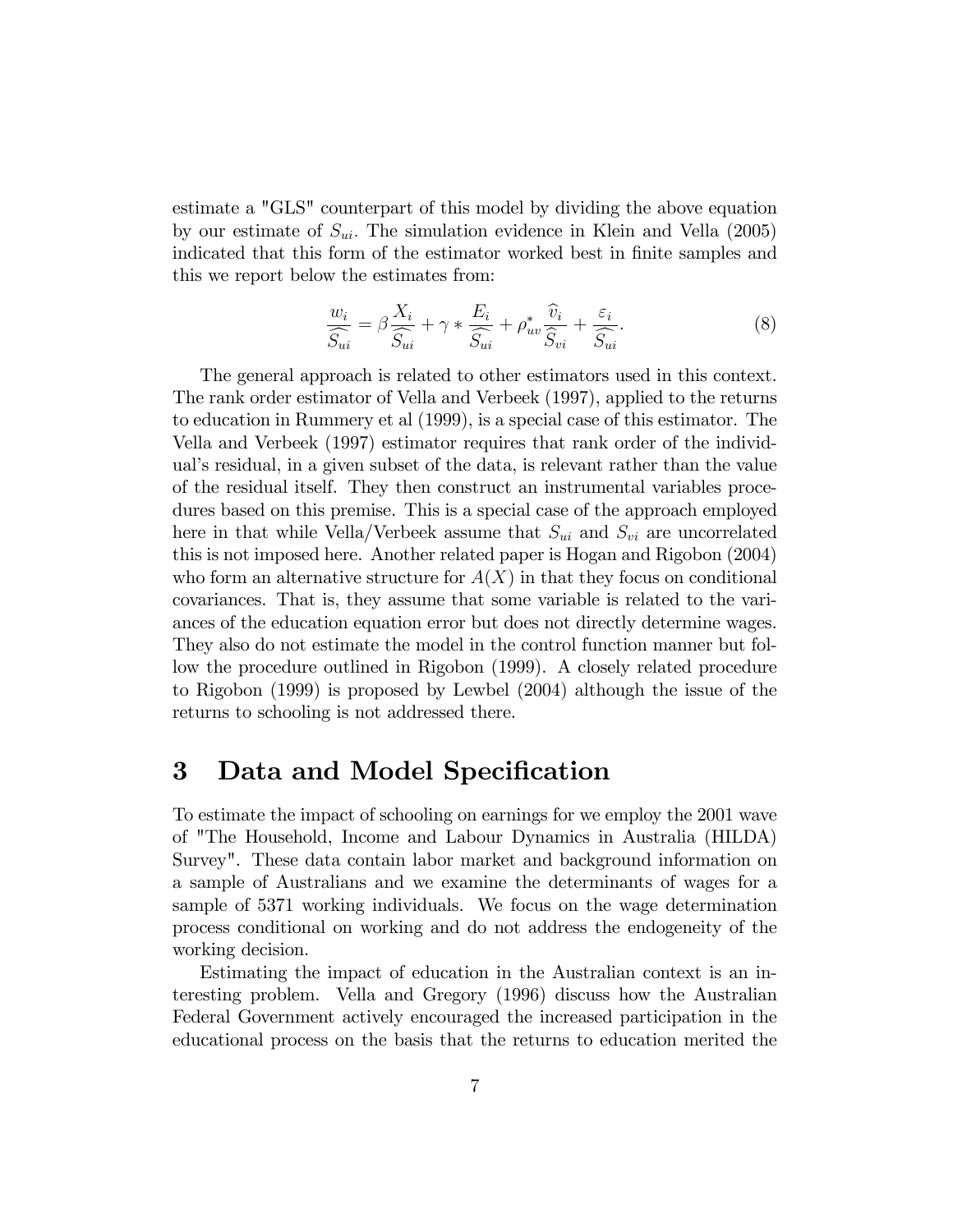increased investment. There is also a very active ongoing debate regarding who should bear the cost of such investment. That is, there are proposals to shift an increasing share of the cost of tertiary education onto the students undertaking the investment. Second, previous papers have supported the conjecture that education is endogenous to wages in this market. Third, Vella and Gregory (1996) provide evidence that the individual's background characteristics directly influenced wages making it is difficult to apriori assign background characteristics the role of instruments. The model we estimate has the following form:

$$
wage = \beta_0 + \sum_{j=1}^{3} \beta_{1j} * family + \sum_{j=1}^{2} \beta_{2j} * parent's labor market +
$$
  

$$
\beta_3 * siblings + \sum_{j=1}^{6} \beta_{4j} * state of school + \sum_{j=1}^{2} \beta_{5j} * school type +
$$
  

$$
\beta_7 * married + \beta_8 * Australian Born + \beta_9 * Male +
$$
  

$$
\beta_{10} * Age + \beta_{11} * Age^2 + \gamma * school + error_1
$$

$$
school = \delta_0 + \sum_{j=1}^3 \delta_{1j} * family + \sum_{j=1}^2 \delta_{2j} * parent's labor market +
$$
  

$$
\delta_3 * siblings + \sum_{j=1}^6 \delta_{4j} * state \ of \ school + \sum_{j=1}^2 \delta_{5j} * school type +
$$
  

$$
\delta_7 * married + \delta_8 * Australian Born + \delta_9 * Male
$$
  

$$
\delta_{10} * Age + \delta_{11} * Age^2 + error_2
$$

where the  $family$  variables denote which parents were present in the household when the individual was aged 14;  $parent's$  labor market captures whether the individual's mother was employed and whether the father experienced period of unemployment; siblings denotes number of siblings; state of school and school type are dummy variables indicating the region and type of school the individual attended; Australian denotes Australian Born and the remaining variables are self explanatory. The dependent variables are the log of the hourly wage rate and the number of years of schooling. We employ the same exogenous variables for the indices in the conditional variances.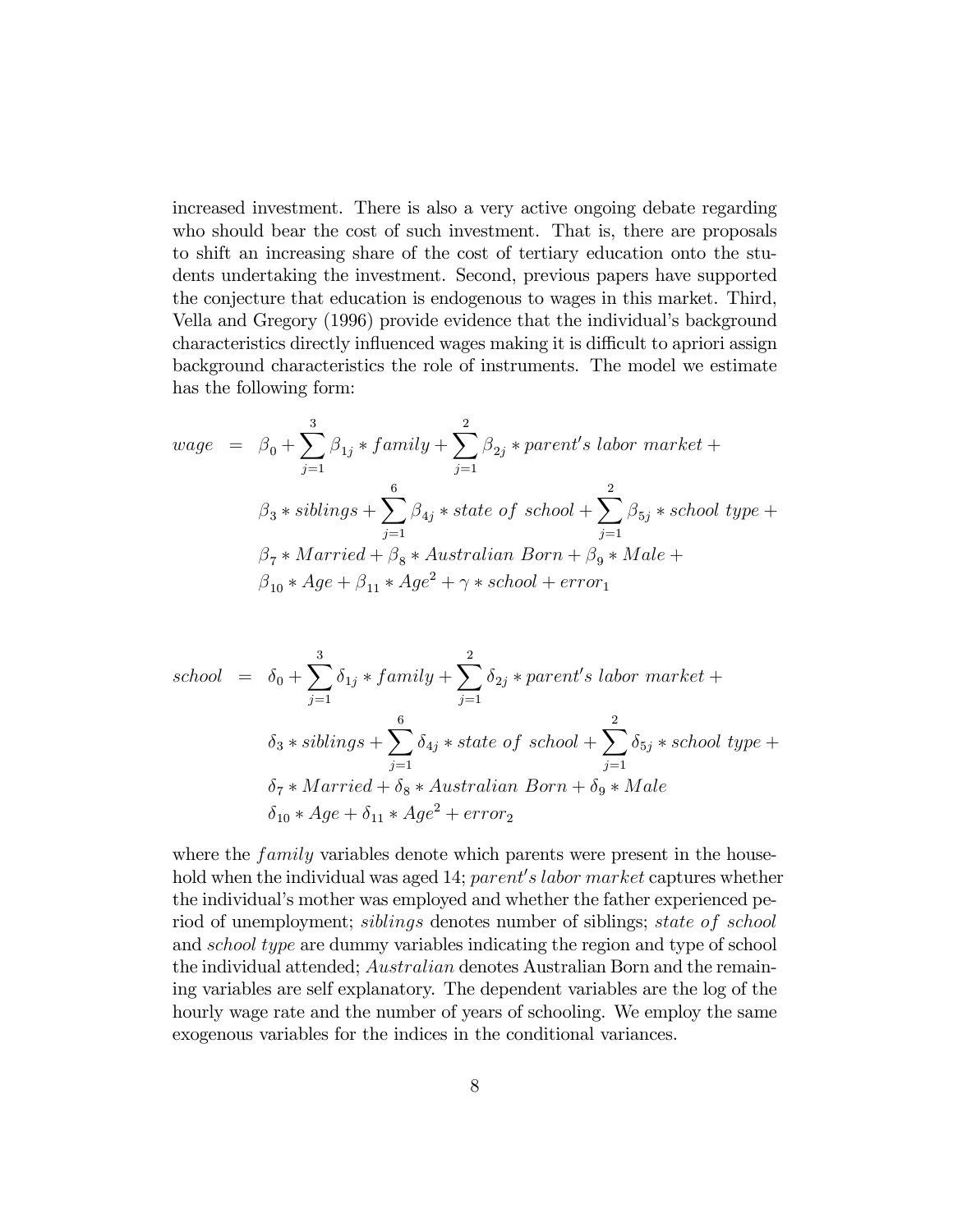Before presenting the empirical evidence consider why heteroskedasticity may arise in the schooling equation. Rummery, Vella and Verbeek (1999) argue that one source might be the regional variables. For example, consider, as in Card (1995), where the distance to the nearest school ináuenced the schooling decision. In that case various geographical allocations of schools within a region may produce not only different levels of schooling but also drastically different variances in regional average educational attainment. Other variables may also be source of heteroskedasticity. For example, while attendance at Roman Catholic or Private schools generally increases educational attainment there is a large degree of heterogeneity across these schools in Australia and it seems implausible that one would expect the same impact irrespective of the quality. In this way, the varying marginal effect of school type, due to the heterogeneity of schools, on educational attainment might lead to heteroskedasticity. It is also possible that the school effect may vary across individual. For example, reconsider the effect of attendance at a Private School. Such schools may increase educational attainment because they are able to provide a superior quality of education. However, they may also be able to focus more on students which require more remedial help ensuring that each individual attains a minimum level of education. Students with such specific demands may do less well in an alternative system and this would generate a greater variance.

Similar logic applies to the presence of heteroscedasticity in the wage equation. That is, in some instances the effect of the variable on wages may vary across individual. However, it is also true that many individual characteristics may directly influence the variance of the error. For example, attendance at certain School types could either decrease or increase the variance of the wage error by not only ensuring a minimum level of quality of education for the less talented individual but by also assisting the more talented individuals do well in the labor market.

The summary statistics for our sample are reported in Table 1. In Table 2 we report, under the heading **School**, the estimates for the schooling equation. The White standard errors for the estimates are reported in parentheses. As expected, a number of the individual's background characteristics have a statistically significant impact on the level of acquired schooling. Australian Born individuals acquire approximately half a year of education less than foreign born individuals. Family composition has relatively large and statistically significant effects on the level of schooling. While this may reflect parental guidance or household stability it is also likely to capture income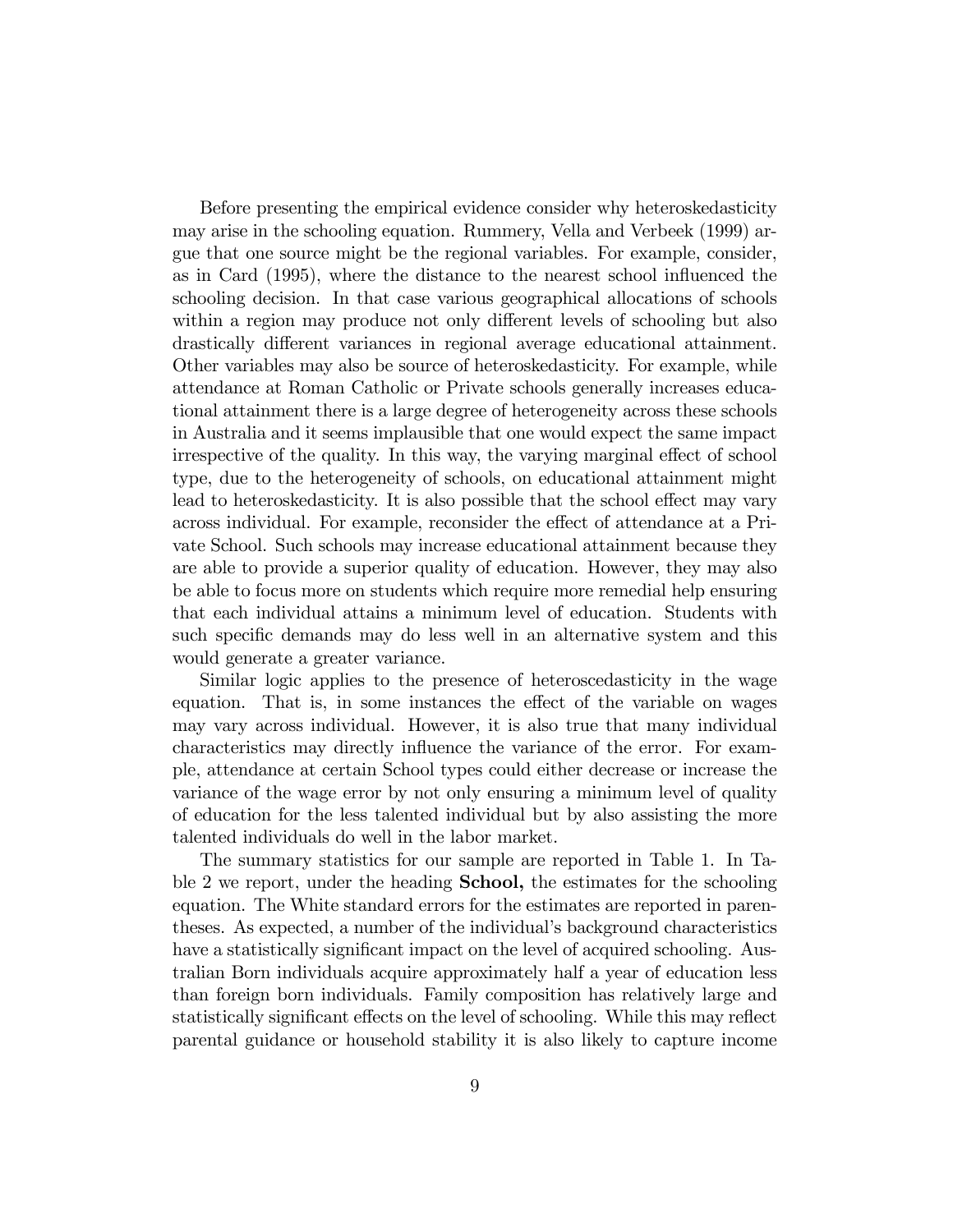effects. The presence of siblings also decreases educational attainment. Attendance at Catholic or Private schools has a very large and statistically significant positive effects on the level of education obtained recalling that the excluded group is those attending a Government Önanced school. The *Private School* coefficient indicates that attendance at such a school increase educational attainment by 1.4 years as opposed to attendance at a Government School. Attendance at a Catholic school increases educational attainment by .7 years. The regional variables indicate some differences across States noting that the coefficient for the Australian Capital Territory reflects that those attending school there appear to obtain clearly higher levels of education. Finally, males acquire .25 years of schooling less than females.

In column 2 of Table 2 we report the coefficients from the semi-parametric regression of the residuals squared from the schooling equation against the same exogenous variables. As these coefficients involve normalizations and the marginal effects depend on the form of the  $\hat{S}_{vi}$  function, in column 1 of Table 3 we report the marginal effect of each of these variables noting that the marginal effects are for  $\hat{S}_{vi}$  while the model is estimated with  $\hat{S}_{vi}^2$ as the dependent variable.<sup>5</sup> Before we focus on these estimates note that the  $NR^2$  from the regression of the  $\hat{S}_{vi}^2$  on the exogenous variables is 308.58 which strongly rejects the null hypothesis of homoskedastic errors. Moreover, several of the groups of variables, as well as some individually, appeared to be a source of heteroskedasticity.

Noting that the average value of the  $\hat{S}_{vi}$  is 2.03 the marginal effects in Column 1 of Table 3 are quite large for several of the variables. For example, attendance at a Private school has a large reduction in the variance. While Australian Born individuals have lower education levels, they also have a lower variance. There is also a large reduction associated with both having both parents present in the household. The remaining variables which appear to have large effects are those capturing the state in which the student attended school recalling that the control group is the most populous state New South Wales.

In Table 4 we now report the estimates for the wage equation. The standard errors are reported in parentheses. First consider the estimation of the OLS equation noting again that we employ age and age squared in place of

 $5$ The marginal effects for the indicator functions were evaluated by taking the average difference when each individual in the sample is evaluated with and without that particular characteristic. For age and number of the siblings each individual was evaluated at the actual values and then with 1 year of additional education and 1 additional sibling.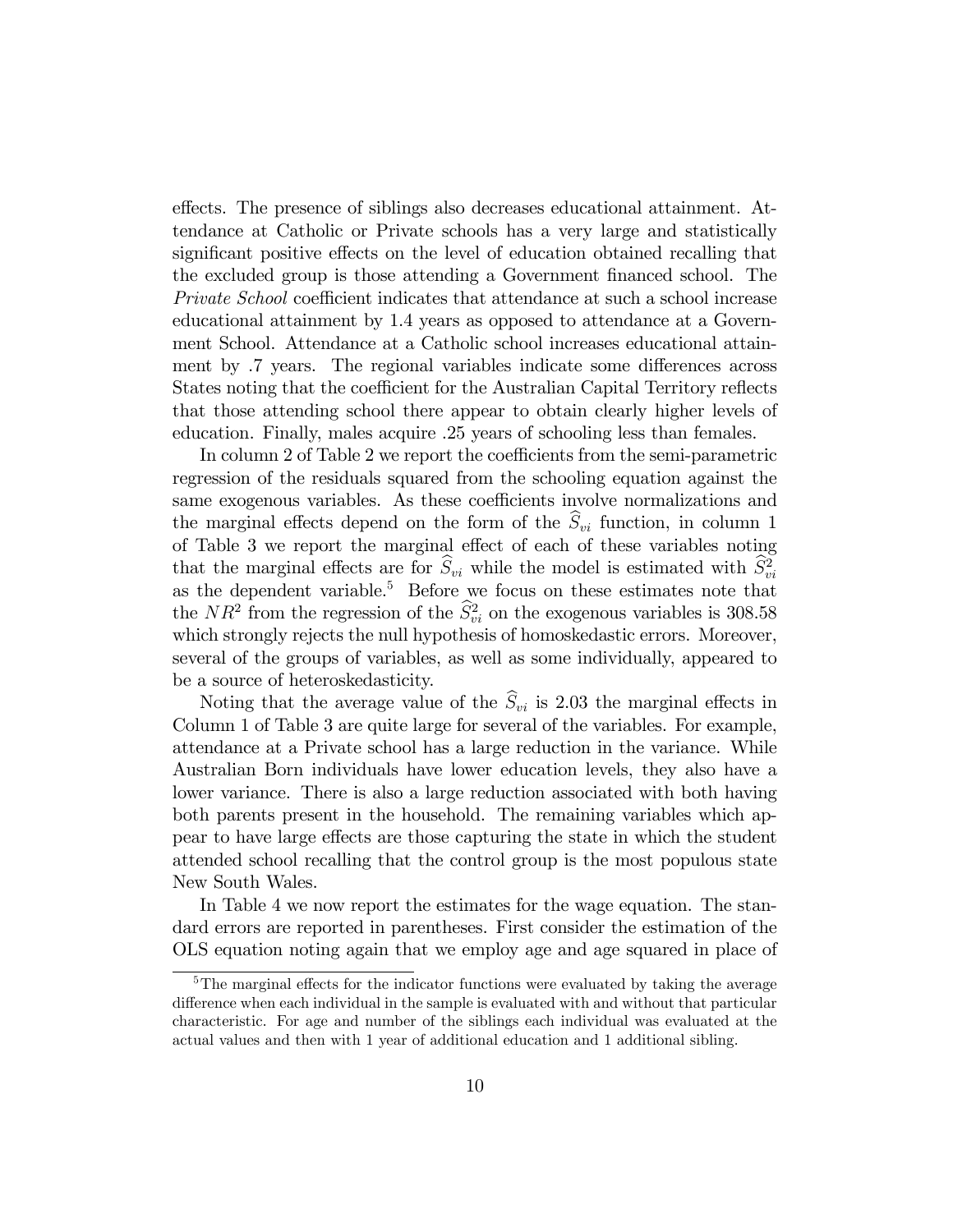the more conventionally employed experience and experience squared. We do this to avoid the potential endogeneity of experience. A number of features are worth noting from the OLS estimates in Table 4. There is some evidence that the background variables have direct influence on the wage level although the statistical evidence is not strong. The number of siblings appears to directly decrease the wage. This may be explained by the quality of education one obtains in the presence of several siblings if there are tradeo§s with quality as well as quantity as indicated in Table 2. There is also a positive relationship between the level of earnings and whether or not the individual's mother worked. While both of the school type variables increase the level of education it appears that only the Catholic variable has a direct influence on wages. There is also evidence of a small marriage premium and gender differential of 10 percent in favor of males. The regional variables are statistically significant but this most likely reflects the higher cost of living in the control group NSW noting that most people are likely to be living in the state in which they attended school. Finally, the point estimate for the education effect is 5.8 percent.

Now focus on the GLS estimates which are reported alongside the OLS estimates in Table 4. Before we focus on the coefficient of primary interest it is valuable to note that the estimates across the two columns for the exogenous variables are generally quite similar. There is some reduction in statistical significance for many coefficients but this does not lead to any drastic reversals in substantive conclusions. The key feature of this column is the estimate of the education coefficient. While the OLS estimate was  $5.8$ percent we see that the CF estimate is 8.8 percent. Moreover, the coefficient is statistically significant at the 5%. This estimate indicates that the return to education obtained through our procedure is notably higher than that indicated through OLS estimation. We return to a discussion of this below.

The coefficient on the control function is -.16 and this negative coefficient indicates that the unobservables that are correlated with wages are negatively correlated with education. Also, the coefficient is statistically different from zero at the 10 percent level indicating that education is endogenous to wages. This is consistent with the results of Vella and Gregory (1996) who interpreted such a result as a "penalty" to educational over achieving. That is, factors which increased one's education level above what was predicted by their background characteristics received less for their incremental increase in education than those who were predicted to obtain that level. Recall that as the penalty to overachievement is given by  $\rho_{uv}^* \frac{S_{ui}}{S_{vi}}$  $\frac{S_{ui}}{S_{vi}}$  the penalty is greater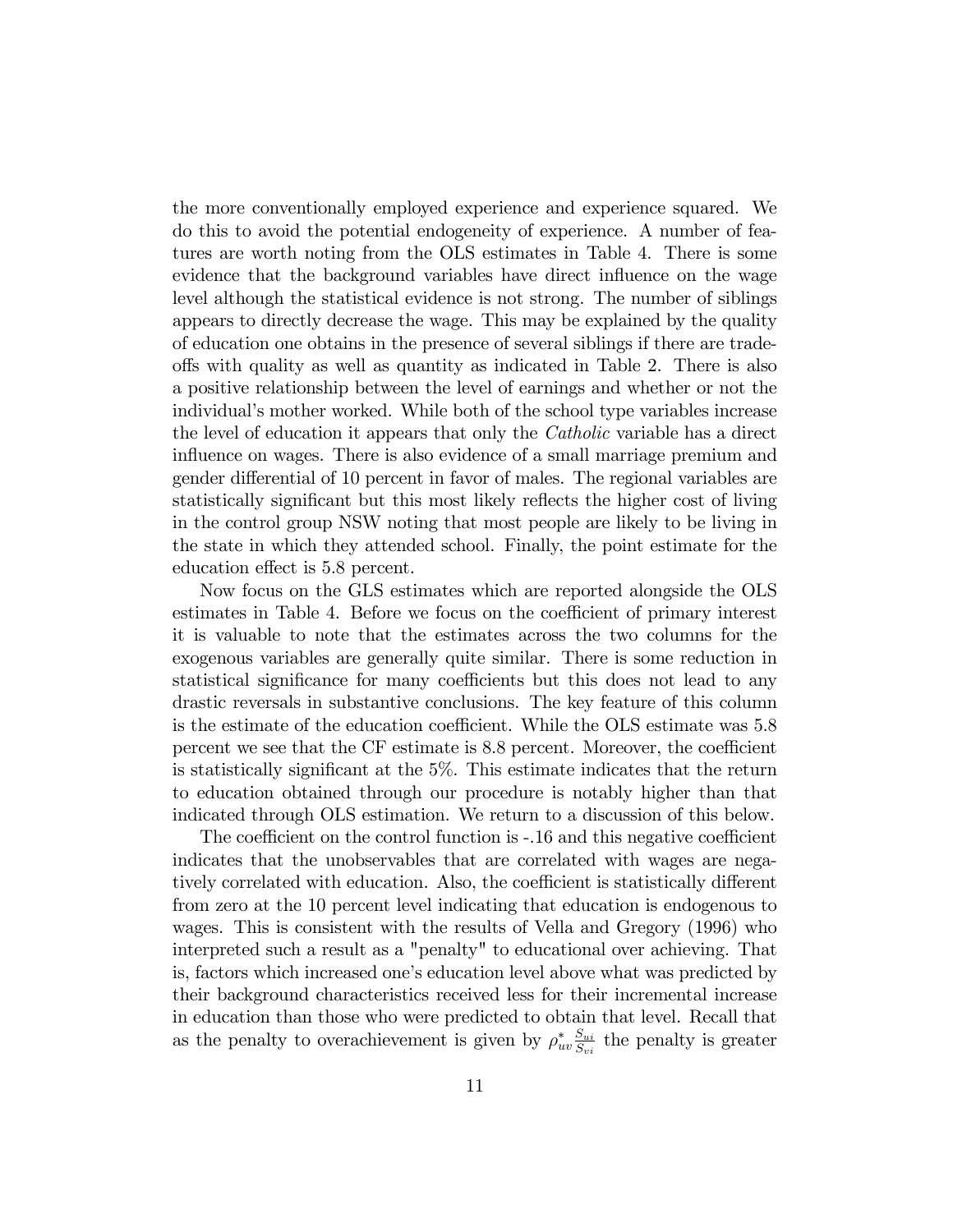for individuals with characteristics associated with lower variances in the schooling equation and higher variances in the wage equation. Also, the contribution of this control function is not small. As the mean value of  $S_{ui}$  is .38 the contribution of the control function at the means of these variances is .033. This implies that for every year of over education the individual is penalized by about 3.3 percent.

To further explore this in column 2 of Table 4 we report the estimates from the semi-parametric least squares regression of the wage residuals squared on the exogenous variables. In the final column of this Table we report the marginal effects which are implied by these estimates. As with the schooling equation there is some indication of heteroskedasticity in the wage equation. The  $NR<sup>2</sup>$  for the regression of the residuals squared on the exogenous variables produced a value of 110.78 which indicates there is less evidence of heteroskedasticity in this equation than in the schooling equation. As the average of  $\hat{S}_{ui}$  is .38 it is clear that a higher wage variance is associated with many of the individual characteristics and school type. For example, attendance at a Private school greatly increases the variance of wages while males have a more disperse wage distribution. Finally there is variation in the variance of wage in different regions. Note however, it seems that the variability in  $S_u$  is more difficult to explain with the conditioning variables than that in  $S_v$ . It is also valuable to examine how the ratio  $\frac{S_u}{S_v}$  varies in responses to movements in the exogenous variables and this is done in the Table 3. Recalling that the mean of this ratio in the sample is approximately .19 we can see that generally the partial effects in Table 3 are small. The one exception appears to be the Northern Territory state variable which indicates that those in this state who acquire more education than predicted obtain relatively less for their investment than those in other states.

One should note that while the return to education is somewhat offset by this "penalty" operating through the control function, the large increase in the point estimate indicates that the return to education is still high and markedly higher than the OLS estimate. Accordingly, it is important to consider the underlying factors driving such a result. First of all, however, while the CF estimate appears high it is consistent with the general finding that accounting for the endogeneity of education leads to an increase in the estimated return to education in general and also, more specifically, in the Australian context. Vella and Gregory (1996), for example, find that accounting for the endogeneity of education greatly increased the estimated return for Australian youth. To interpret our results suppose the unobserved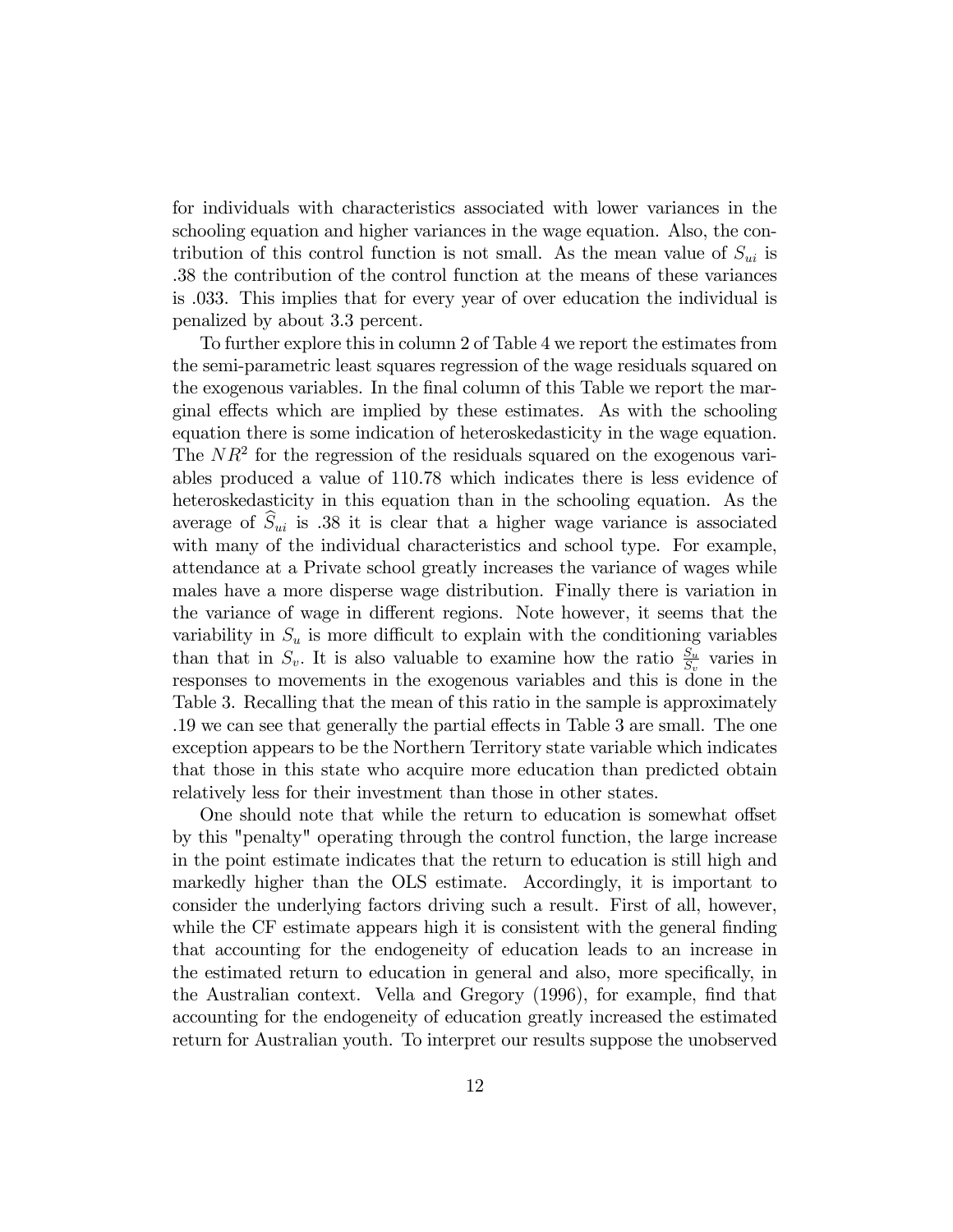education residual captures motivation. Thus an individual who has a high level of motivation attains a higher than expected, on the basis of his/her characteristics, level of education and this lead to higher wages through the high returns to education. However, while the individual's wage increase substantially through the increased investment we see that the actual return is somewhat lower due to the fact that the individual is perceived to have over achieved. Moreover, the level of penalty depends on the individual's characteristics. The impact of this penalty process is that the return to education is greater than what is revealed in an OLS regression where the penalty has been internalized.

The empirical investigation graphically highlights the issue associated with this uncertain choice of instruments. Many of the background variables have statistical significance levels which makes it unclear whether they can be employed as instruments. That is, since many of them are marginal in the least squares estimation, in terms of statistical significance, it is possible that they can be employed as instruments. Accordingly, employing the same data we re-estimated the model where we used the same first step, shown in Table 2, and in the second we employed the predicted value as an instrument for education to estimate the following model:

$$
wage_i = \beta_0 + \sum_{j=1}^{6} \beta_{1j} * state \ of \ school + \sum_{j=1}^{2} \beta_{2j} * school \ type + \n\beta_3 * Married + \beta_4 * Australian Born + \beta_5 * Male + \n\beta_6 * Age + \beta_7 * Age^2 + \theta * schooling + error_3.
$$

The IV estimate for the return to schooling from the above equation, where the background characteristics operate as instruments, produced an estimate of  $\theta$  of .10 with a standard error of ?. However, if one was to include siblings and mother employed in the wage equation, as is suggested by our empirical results, the point estimate for education decreases to .045 and is not statistically significant from zero. This indicates that while the presence of parents at age 14 affects the education level and not the wage level directly, it is ine equal the education effect on wages. This may reflect the group affected by the instrument (see Imbens and Angrist 1994). An inspection of the estimates indicates that the key variable is siblings in that when it is employed as an instrument the estimate increases drastically. However, our results indicate this is not a valid instrument. This result highlights the value of our approach in that we do not need to impose such restrictions.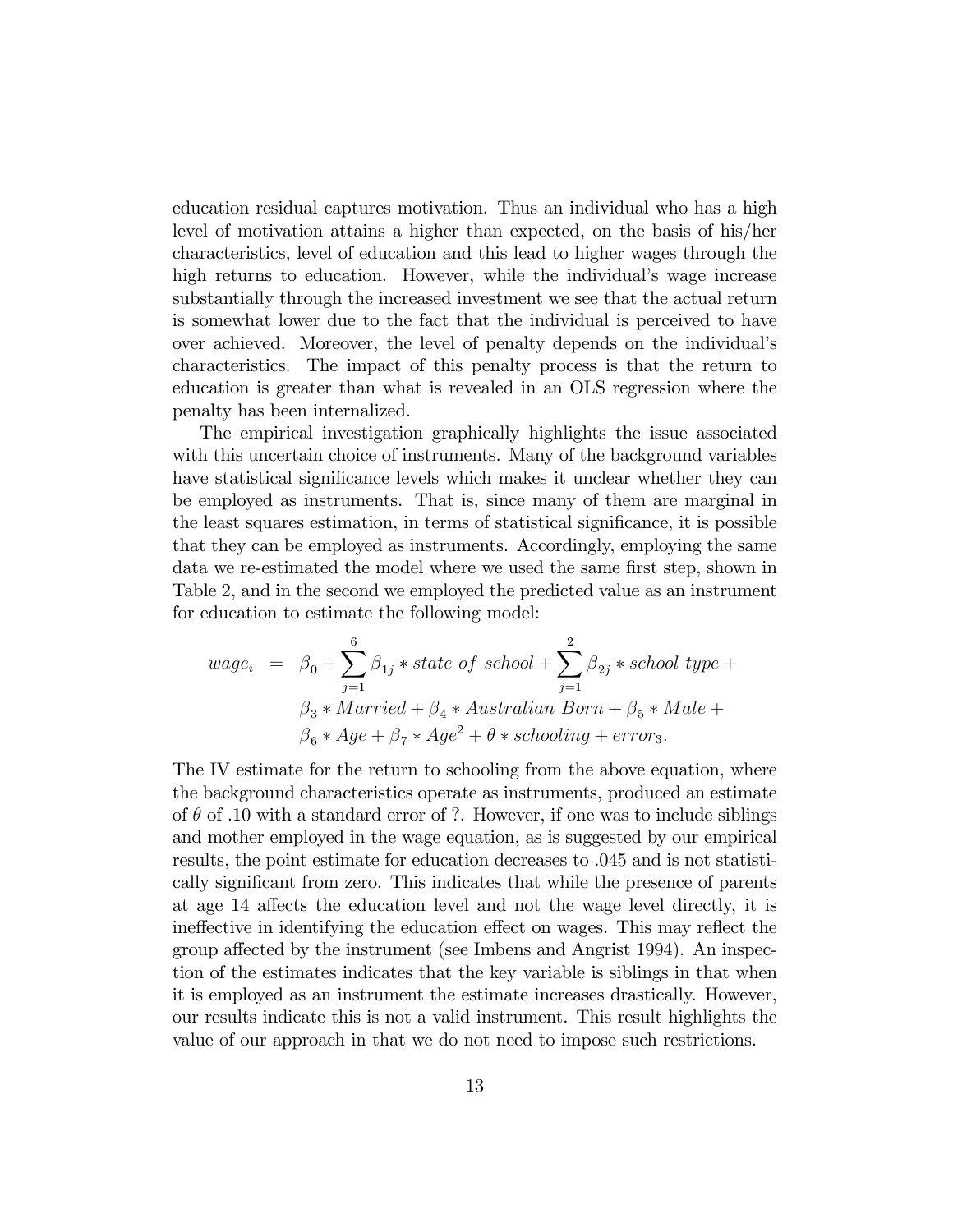## 4 Conclusions

This paper provides an alternative approach to identifying and estimating the returns to education in a model where the level of education is endogenous to wages. The identification strategy is based on combining the presence of heteroskedasticity in the model with the assumption that the relationship between the errors, conditional on the exogenous variables , is constant. For a sample of Australian workers we find a large increase in the return to schooling in comparison to what is found when the endogeneity is not accounted for.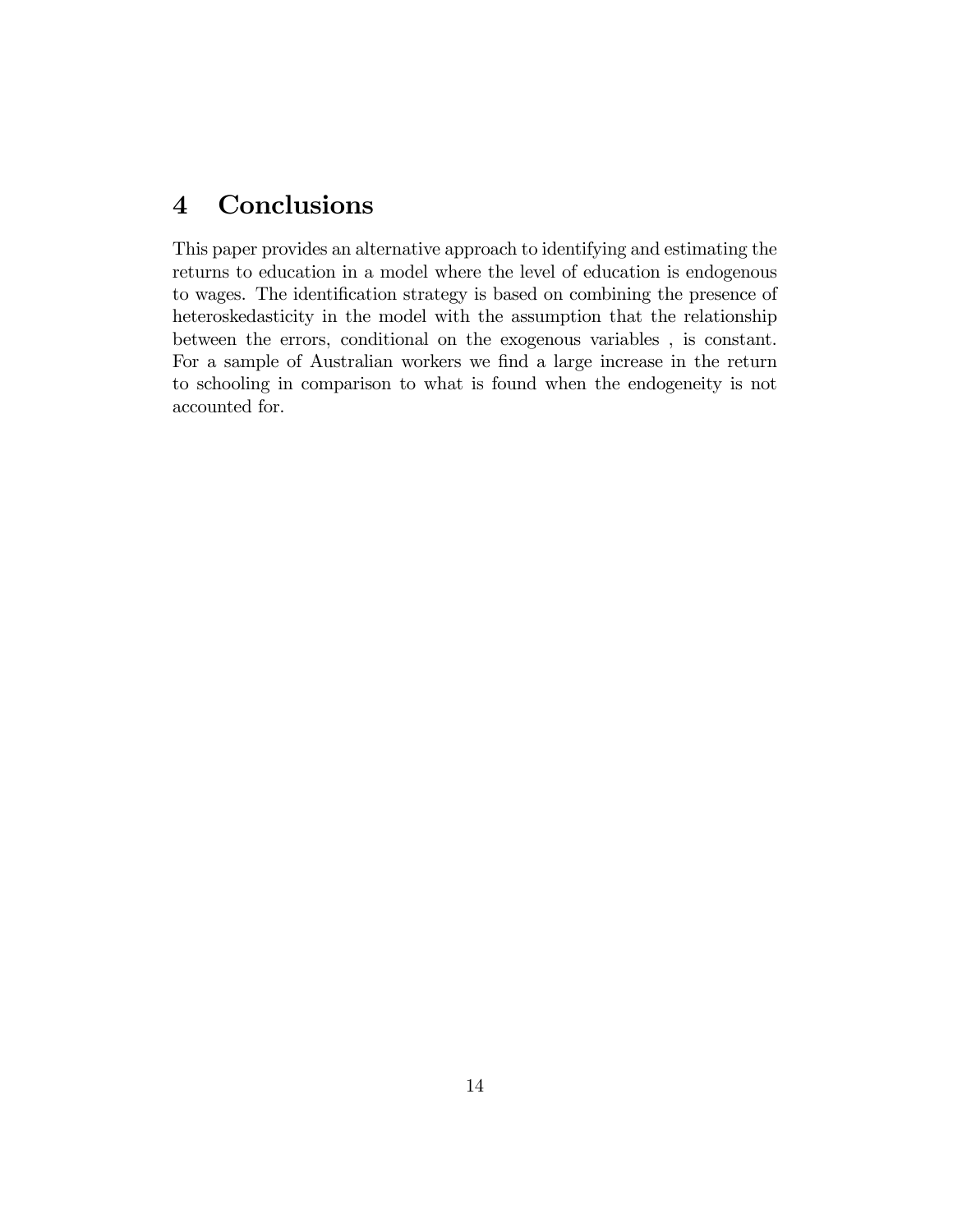Table 1: Summary Statistics

| Variable            | $\operatorname{Mean}$ | Std   |
|---------------------|-----------------------|-------|
| Hourly wage         | 20.279 9.663          |       |
| Years of Education  | 12.484 2.226          |       |
| Australian          | .777                  |       |
| <b>Both Parents</b> | .826                  |       |
| Father Only         | .016                  |       |
| Mother Only         | .088                  |       |
| Siblings            | 2.741                 | 1.990 |
| Father Unemployed   | .095                  |       |
| Mother Employed     | .518                  |       |
| Catholic School     | .154                  |       |
| Private School      | .101                  |       |
| New South Wales     | .312                  |       |
| Victoria            | .241                  |       |
| Queensland          | .209                  |       |
| South Australia     | .089                  |       |
| Western Australia   | .098                  |       |
| Tasmania            | .027                  |       |
| North Terriorty     | .008                  |       |
| ACT                 | .022                  |       |
| Married             | .543                  |       |
| Age                 | 38.467 11.54          |       |
| Male                | .534                  |       |
|                     |                       |       |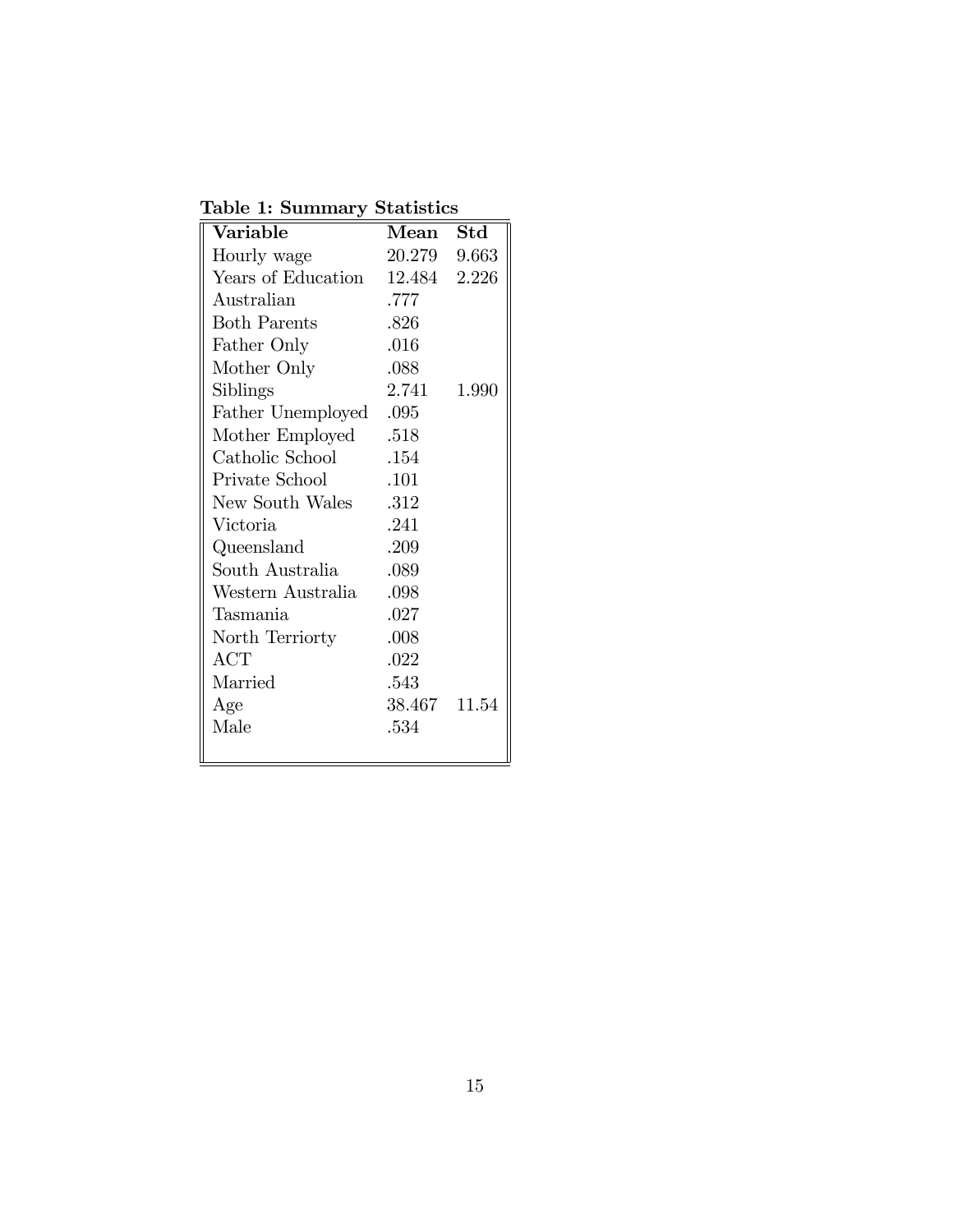Table 2: Education Equation

| Variable                 | School  | $\overline{{\bf S}_v^2}$ | Variable    | School  | $\overline{{\bf S}_v^2}$ |
|--------------------------|---------|--------------------------|-------------|---------|--------------------------|
| Constant                 | 10.038  |                          | Tasmania    | $-.276$ | $-3.357$                 |
|                          | (.309)  |                          |             | (.170)  |                          |
| Australian               | $-.517$ | $-3.155$                 | Nth Terr    | .119    | $-5.508$                 |
|                          | (.073)  |                          |             | (.285)  |                          |
| <b>Both parents</b>      | .743    | $-2.529$                 | ACT         | 1.265   | $-3.384$                 |
|                          | (.115)  |                          |             | (.183)  |                          |
| <b>Father Only</b>       | .187    | 1.148                    | Married     | .067    | $-.732$                  |
|                          | (.246)  |                          |             | (.065)  |                          |
| Mother Only              | .361    | $-1.902$                 | Male        | $-.247$ | $-.049$                  |
|                          | (.144)  |                          |             | (.056)  |                          |
| No. of Siblings          | $-.166$ | .343                     | Age         | .162    | $\mathbf{1}$             |
|                          | (.016)  |                          |             | (.016)  |                          |
| <b>Father Unemployed</b> | $-.186$ | .051                     | Age Squared | $-.002$ | $-.006$                  |
|                          | (.095)  |                          |             | (.0002) |                          |
| Mother Employed          | .089    | 1.332                    |             |         |                          |
|                          | (.058)  |                          |             |         |                          |
| <b>Catholic School</b>   | .706    | 1.042                    |             |         |                          |
|                          | (.082)  |                          |             |         |                          |
| <b>Private School</b>    | 1.418   | $-2.859$                 |             |         |                          |
|                          | (.088)  |                          |             |         |                          |
| Victoria                 | .040    | $-.989$                  |             |         |                          |
|                          | (.079)  |                          |             |         |                          |
| Queensland               | $-.345$ | $-2.674$                 |             |         |                          |
|                          | (.079)  |                          |             |         |                          |
| South Aust.              | $-.086$ | $-1.148$                 |             |         |                          |
|                          | (.107)  |                          |             |         |                          |
| Western Aust.            | .057    | $-1.700$                 |             |         |                          |
|                          | (.105)  |                          |             |         |                          |
|                          |         |                          |             |         |                          |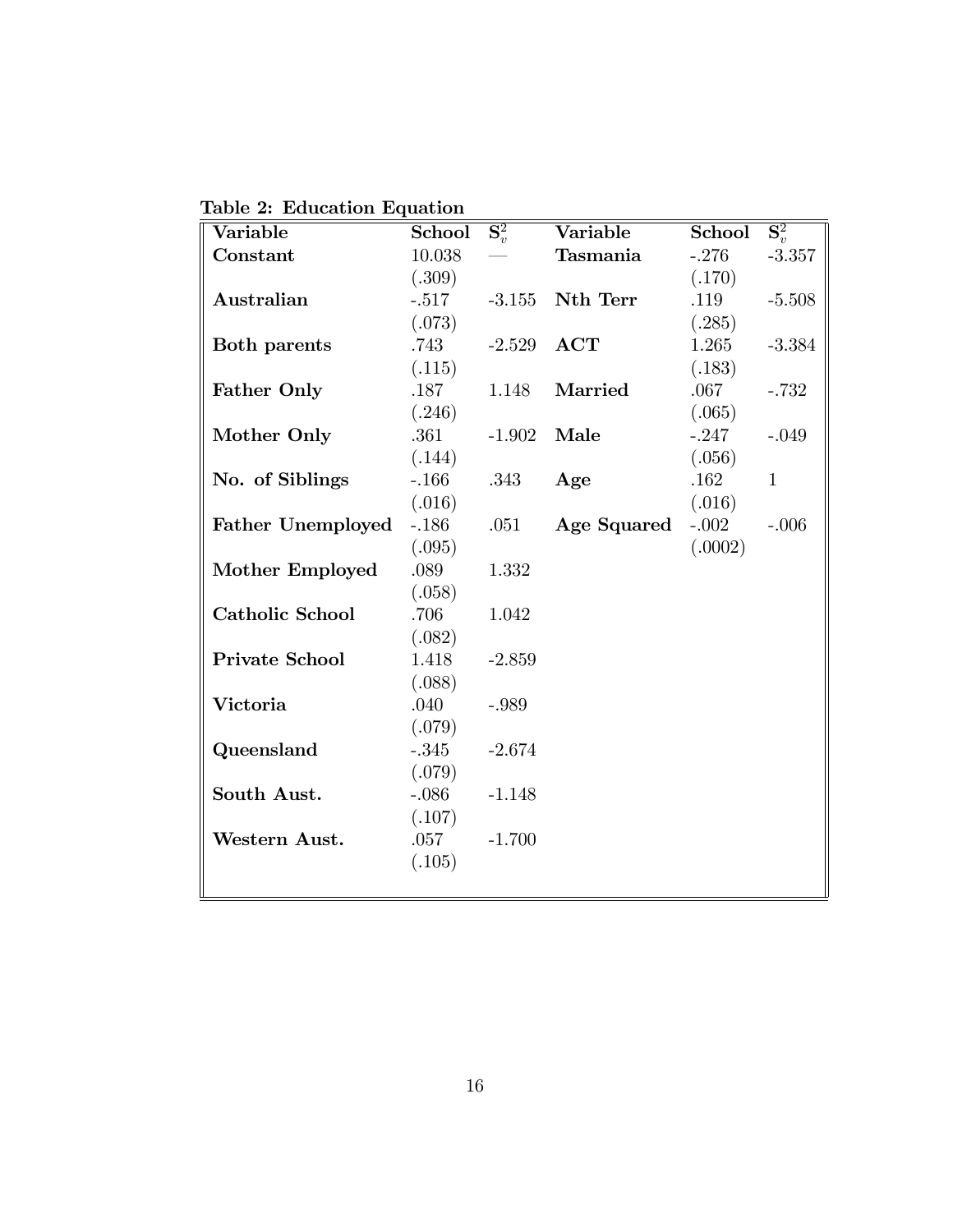| Variable<br>Constant     | $\frac{\partial S_v}{\partial X}$ | $\frac{\partial S_u}{\partial X}$ | $\partial(S_u/S_v)$<br>дΧ | Variable<br>Tasmania | $\frac{\partial S_v}{\partial X}$<br>$-.165$ | $\frac{\partial S_u}{\partial X}$<br>.006 | $\partial(S_u/S_v)$<br>$\partial X$<br>$-.009$ |
|--------------------------|-----------------------------------|-----------------------------------|---------------------------|----------------------|----------------------------------------------|-------------------------------------------|------------------------------------------------|
| Australian               | $-.161$                           | .005                              | .003                      | Nth Terr             | $-.258$                                      | .010                                      | .067                                           |
| <b>Both parents</b>      | $-.125$                           | .004                              | .004                      | ACT                  | $-.166$                                      | .006                                      | .013                                           |
| <b>Father Only</b>       | .057                              | $-.002$                           | $-.013$                   | Married              | $-.036$                                      | .001                                      | .015                                           |
| Mother Only              | $-.009$                           | .003                              | .027                      | Male                 | $-.002$                                      | $\theta$                                  | .026                                           |
| No. of Siblings          | .017                              | $-.001$                           | $-.001$                   | Age                  | .049                                         | $-.002$                                   | $-.006$                                        |
| <b>Father Unemployed</b> | .002                              | $\theta$                          | .004                      |                      |                                              |                                           |                                                |
| Mother Employed          | .065                              | $-.002$                           | $-.012$                   |                      |                                              |                                           |                                                |
| <b>Catholic School</b>   | .052                              | $-.002$                           | $-.005$                   |                      |                                              |                                           |                                                |
| <b>Private School</b>    | $-.138$                           | .005                              | .030                      |                      |                                              |                                           |                                                |
| Victoria                 | $-.050$                           | .002                              | .015                      |                      |                                              |                                           |                                                |
| Queensland               | $-.133$                           | .004                              | .010                      |                      |                                              |                                           |                                                |
| South Aust.              | $-.057$                           | .002                              | $-.003$                   |                      |                                              |                                           |                                                |
| Western Aust.            | $-.085$                           | .003                              | .018                      |                      |                                              |                                           |                                                |
|                          |                                   |                                   |                           |                      |                                              |                                           |                                                |

Table 3: Heteroskedasticity Partial Effects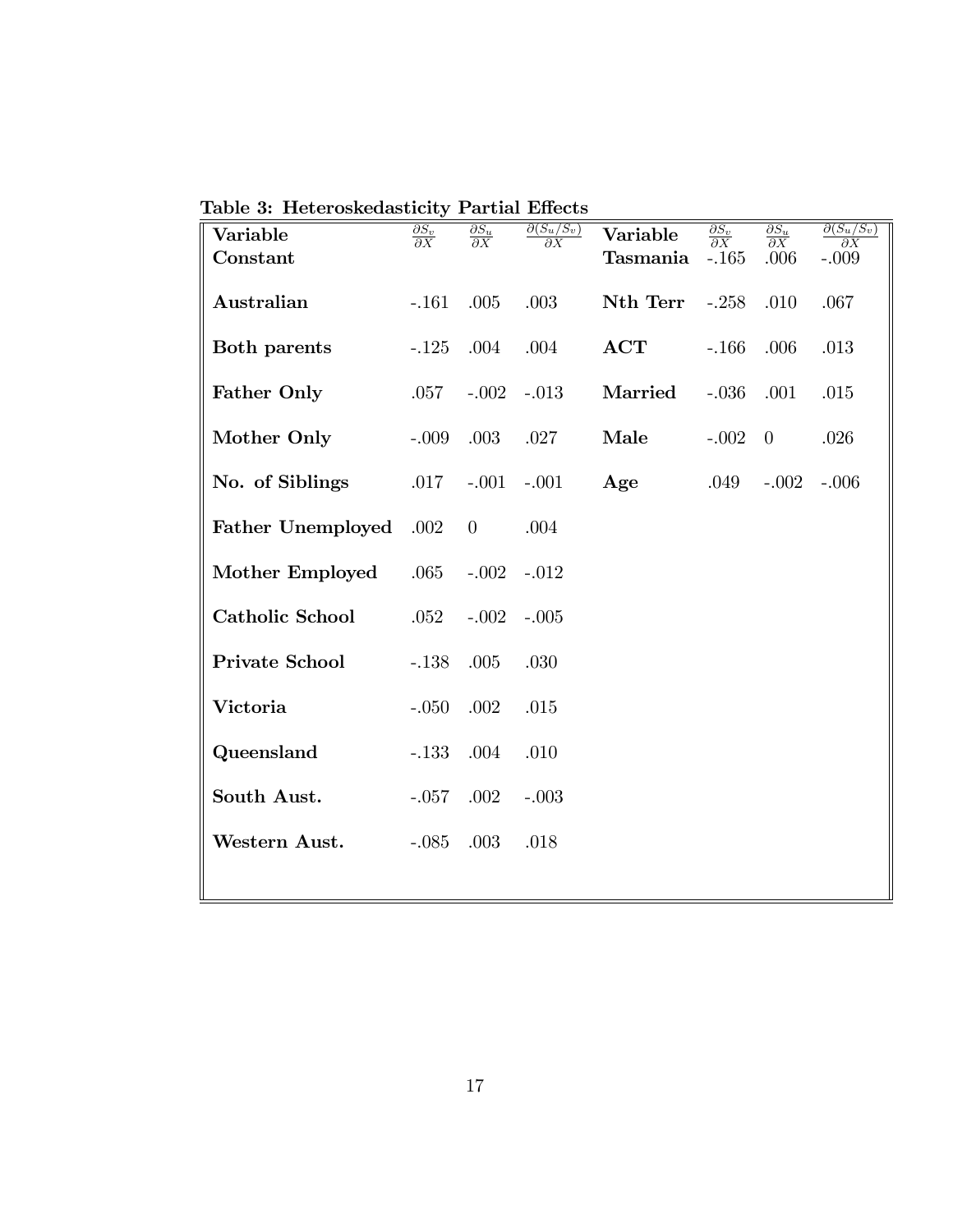Table 4: Wage Equation

| Variable                 | <b>OLS</b> | <b>GLS</b> | $\overline{\mathbf{S}^2_u}$ | Variable           | <b>OLS</b> | <b>GLS</b> | $\overline{{\bf S}_u^2}$ |
|--------------------------|------------|------------|-----------------------------|--------------------|------------|------------|--------------------------|
| Constant                 | 1.079      | .809       |                             | Tasmania           | $-.083$    | $-.059$    | 31.244                   |
|                          | (.072)     | (.189)     |                             |                    | (.036)     | (.039)     |                          |
| Australian               | .005       | .026       | 13.126                      | Nth Terr           | $-.039$    | $-.134$    | $-43.816$                |
|                          | (.014)     | (.016)     |                             |                    | (.091)     | (.102)     |                          |
| <b>Both parents</b>      | $-.012$    | $-.019$    | 8.669                       | ACT                | .090       | .060       | 3.691                    |
|                          | (.022)     | (.026)     |                             |                    | (.039)     | (.045)     |                          |
| <b>Father Only</b>       | .001       | $-.001$    | 10.864                      | Married            | .042       | .045       | 12.018                   |
|                          | (.048)     | (.049)     |                             |                    | (.012)     | (.012)     |                          |
| Mother Only              | $-.014$    | $-.015$    | $-20.382$                   | Male               | .105       | .112       | 28.970                   |
|                          | (.028)     | (.030)     |                             |                    | (.011)     | (.012)     |                          |
| No. of Siblings          | $-.011$    | $-.007$    | $-.865$                     | Age                | .051       | .044       |                          |
|                          | (.003)     | (.004)     |                             |                    | (.003)     | (.005)     |                          |
| <b>Father Unemployed</b> | $-.009$    | .002       | $-4.634$                    | <b>Age Squared</b> | $-.0005$   | $-.0005$   |                          |
|                          | (.018)     | (.020)     |                             |                    | (.0000)    | (0)        |                          |
| Mother Employed          | $.025\,$   | .025       | 6.214                       | School             | .058       | .088       |                          |
|                          | (.011)     | (.011)     |                             |                    | (.005)     | (.017)     |                          |
| <b>Catholic School</b>   | .054       | .031       | $-.195$                     | $\rho$             |            | $-.163$    |                          |
|                          | (.015)     | (.018)     |                             |                    |            | (.092)     |                          |
| <b>Private School</b>    | .025       | $-.009$    | 16.806                      |                    |            |            |                          |
|                          | (.019)     | (.032)     |                             |                    |            |            |                          |
| Victoria                 | $-.057$    | $-.058$    | $-12.275$                   |                    |            |            |                          |
|                          | (.014)     | (.015)     |                             |                    |            |            |                          |
| Queensland               | $-.090$    | $-.076$    | 3.061                       |                    |            |            |                          |
|                          | (.015)     | (.015)     |                             |                    |            |            |                          |
| South Aust.              | $-.118$    | $-.119$    | 9.885                       |                    |            |            |                          |
|                          | (.020)     | (.020)     |                             |                    |            |            |                          |
| Western Aust.            | $-.071$    | $-.070$    | $-10.952$                   |                    |            |            |                          |
|                          | (.019)     | (.020)     |                             |                    |            |            |                          |
|                          |            |            |                             |                    |            |            |                          |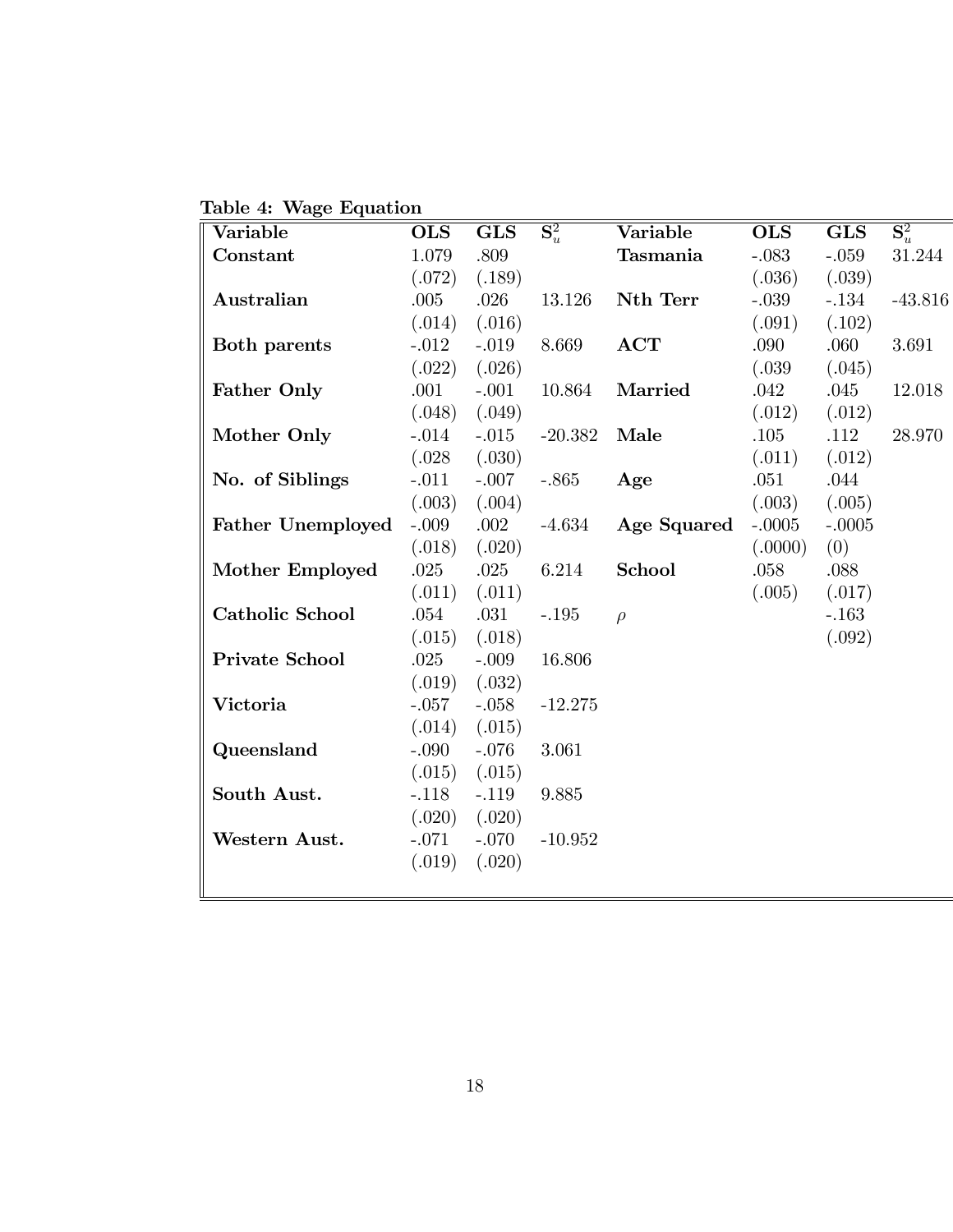### References

- [1] Angrist, J., and A. Krueger (1991): "Does Complusory School Attendance Affect Schooling and Earnings," Quarterly Journal of Economics, 106, 979-1014.
- [2] Ashenfelter., O. and A.Kruger  $(1994)$ : "Estimates of the Economic Return to Schooling from a New Sample of Twins." American Economic Review, 84, 1157-1173.
- [3] Card, D. (2001): "Estimating the Return to Schooling: Progress on Some Persistent Econometric Problems," Econometrica, 69, 1127-1160.
- [4] Griliches, Z.  $(1977)$ : "Estimating the Return to Schooling: Some Econometric Problems," Econometrica, 45, 1-22.
- [5] Hogan, V., and R.Rigobon (2004): "Using Unobserved Supply Shocks to Estimate the Returns to Education," unpublished paper.
- $[6]$  Imbens, G., and J.Angrist  $(1994)$ : "Identification and Estimation of Local Average Treatment Effects," Econometrica, 62, 467-476.
- [7] Ichimura, H,  $(1993)$ : "Semiparametric least squares (SLS) and weighted SLS estimation of single index models" Journal of Econometrics, 58, 71-120.
- [8] Klein, R., and F.Vella  $(2005)$ : "Estimating a Class of the Triangular Simultaneous Equations Model Without Exclusion Restrictions," unpublished mansuscript.
- [9] Lewbel, A.  $(2004)$ : "Identification of Heteroskedastic Endogenous Models or Mismeasured Regressor Models," unpublished manuscript.
- [10] Rigobon, R. (1999): "Identification through heteroscedasticity,"  $Review$ of Economics and Statistics, 85, 777-792.
- [11] Rummery, S., F. Vella and M. Verbeek  $(1999)$ : "Estimating the Returns to Education for Australian Youth via Rank-Order Instrumental Variables," Labour Economics,  $6, 491-507$ .
- [12] Staiger, R. and J.Stock (1999): "Instrumental Variables Regression with Weak Instruments," Econometrica, 68, 1055-1096.